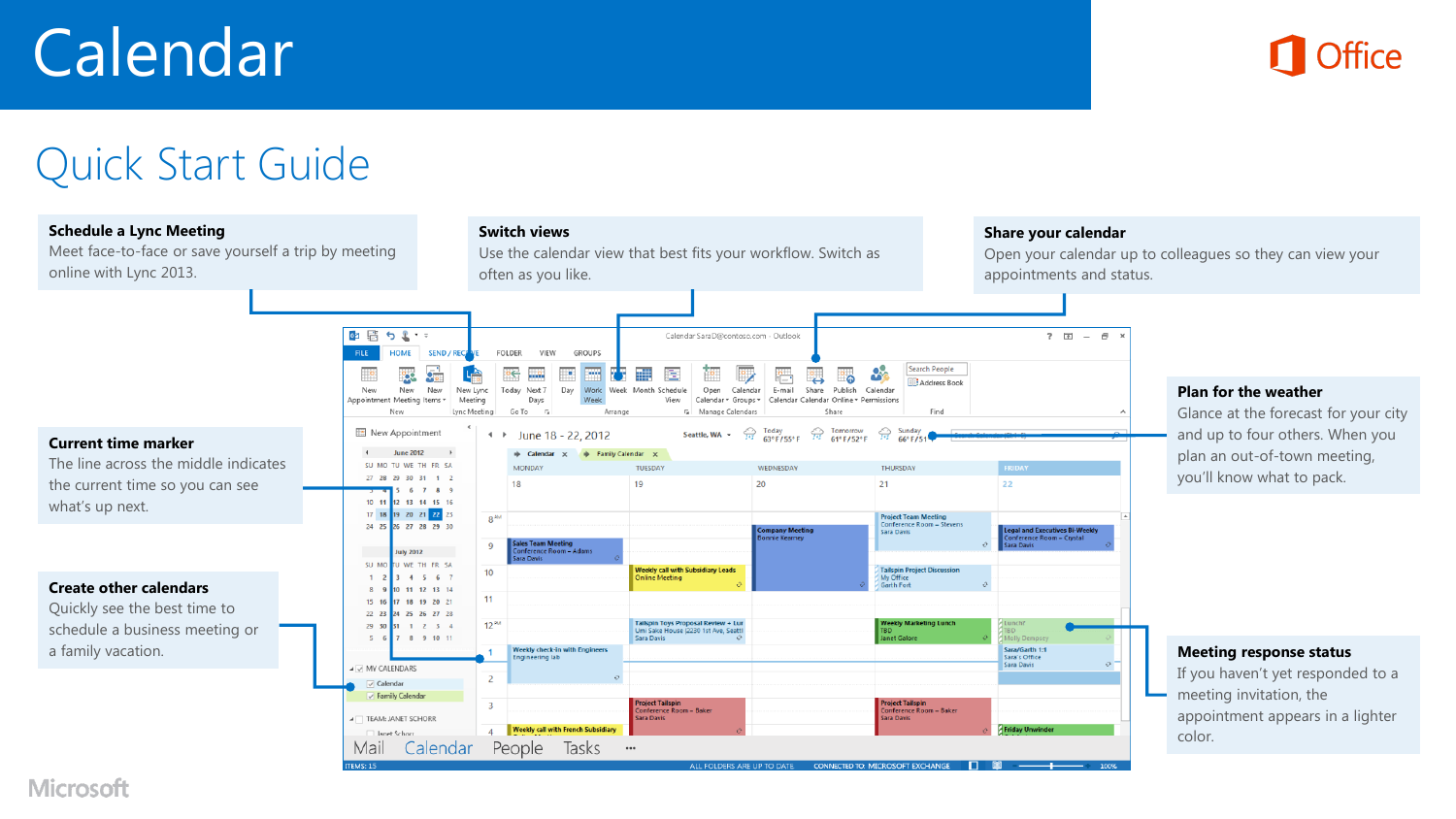### Schedule an appointment

|                  | 1. Click <b>Calendar</b> in the navigation bar. |                                                                                         |                          | Mail Calendar People Tasks                          |                                       |                                         |                                   |
|------------------|-------------------------------------------------|-----------------------------------------------------------------------------------------|--------------------------|-----------------------------------------------------|---------------------------------------|-----------------------------------------|-----------------------------------|
|                  |                                                 |                                                                                         | ITEMS: 15                |                                                     |                                       |                                         |                                   |
|                  | 2. On the ribbon, click                         | ◎ 雷<br>€ ⇒                                                                              |                          |                                                     |                                       |                                         |                                   |
|                  | <b>New Appointment.</b>                         | <b>HOME</b><br><b>FILE</b>                                                              | SEND / RECEIVE           | <b>FOLDER</b><br><b>VIEW</b>                        | <b>GROUPS</b>                         |                                         |                                   |
|                  |                                                 | Ħ۴<br>Vo I<br>New<br>New<br>New<br>Appointment Meeting Items -                          | 哈<br>New Lync<br>Meeting | 坚守<br><u>ma</u><br>₩<br>Today Next 7<br>Day<br>Days | ▥<br>mm<br>Work<br>Week Month<br>Week | 黜                                       |                                   |
|                  |                                                 | New                                                                                     | Lync Meeting             | Go To<br>$\overline{\mathbb{F}_2}$                  | Arrange                               |                                         |                                   |
|                  |                                                 |                                                                                         |                          |                                                     |                                       |                                         |                                   |
|                  |                                                 |                                                                                         |                          |                                                     |                                       |                                         |                                   |
|                  |                                                 |                                                                                         |                          |                                                     |                                       |                                         |                                   |
| $\overline{3}$ . | Fill in the                                     | $\circ$<br>ь<br>小<br>$\downarrow$ $=$<br>日<br>æ<br><b>APPOINTMENT</b><br><b>FILE</b>    | <b>INSERT</b>            | <b>FORMAT TEXT</b>                                  | <b>REVIEW</b>                         | Prep for marketing launch - Appointment |                                   |
|                  | Subject and                                     | ជូ<br><b>EQ</b> Calendar                                                                | ₩e                       | <u>re</u><br>나슴                                     | $N_Z$                                 | ZZ Show As:                             | <b>Busy</b><br>$\bar{\mathrm{v}}$ |
|                  | <b>Location</b> boxes.                          | Save & Delete <a> G<br/> Sorward <br/> <math display="inline">\sim</math><br/>Close</a> | Appointment Scheduling   | Lync<br>Assistant<br>Meeting                        | Meeting<br>Notes                      | Reminder: 5 minutes                     | $\overline{\phantom{a}}$          |
| 4.               | Enter the start                                 | Actions                                                                                 | Show                     |                                                     | Lync Meeting   Meeting Notes          |                                         | Options                           |
|                  |                                                 | Prep for marketing launch<br>Subject                                                    |                          |                                                     |                                       |                                         |                                   |
|                  | and end times.                                  | <b>Conf Room 7/1411</b><br>Location                                                     |                          |                                                     |                                       |                                         |                                   |
|                  |                                                 | Fri 8/2/2013<br>Start time                                                              | H.                       | 10:00 AM                                            | All day event<br>٠                    |                                         |                                   |
|                  |                                                 | Fri 8/2/2013<br><b>End time</b>                                                         | $\mathbb{R}$             | 11:00 AM                                            | ٠                                     |                                         |                                   |
|                  |                                                 |                                                                                         |                          |                                                     |                                       |                                         |                                   |

- 5. In the **Show As** box, choose a status that shows your availability to others.
- 6. To make the appointment recurring, click **Recurrence**
- 7. Choose the frequency (such as daily or monthly) and any options for the frequency (such as every other day or every third month)
- 8. If you want to change the reminder notice from the default of 15 minutes, click the **Reminder** box and choose a new reminder time.

### Schedule a meeting with other people

- 1. Click **Calendar** in the navigation bar.
- 2. Click **New Meeting**.
- 3. Fill in the **Subject** and **Location** boxes, and then enter the start and end times.
- 4. In the meeting request, type any information you want to share with the recipients. You can also attach files.
- 5. Click **Scheduling Assistant** to help you find the best time for your meeting by analyzing when recipients and resources (such as meeting rooms) are available.



- 6. Click **Add Attendees**, and then type the recipients names, email addresses, or resource names (separated by semicolons) in the **Required**, **Optional**, or **Resources** boxes.
- 7. For Exchange accounts, the **Room Finder** pane contains suggested best times for your meeting (when most attendees are available). To select a meeting time, click a time suggestion in the **Room Finder** pane in the **Suggested times** section, or pick a time on the free/busy grid.
- 8. Unless you want to make this a recurring meeting, click **Send**.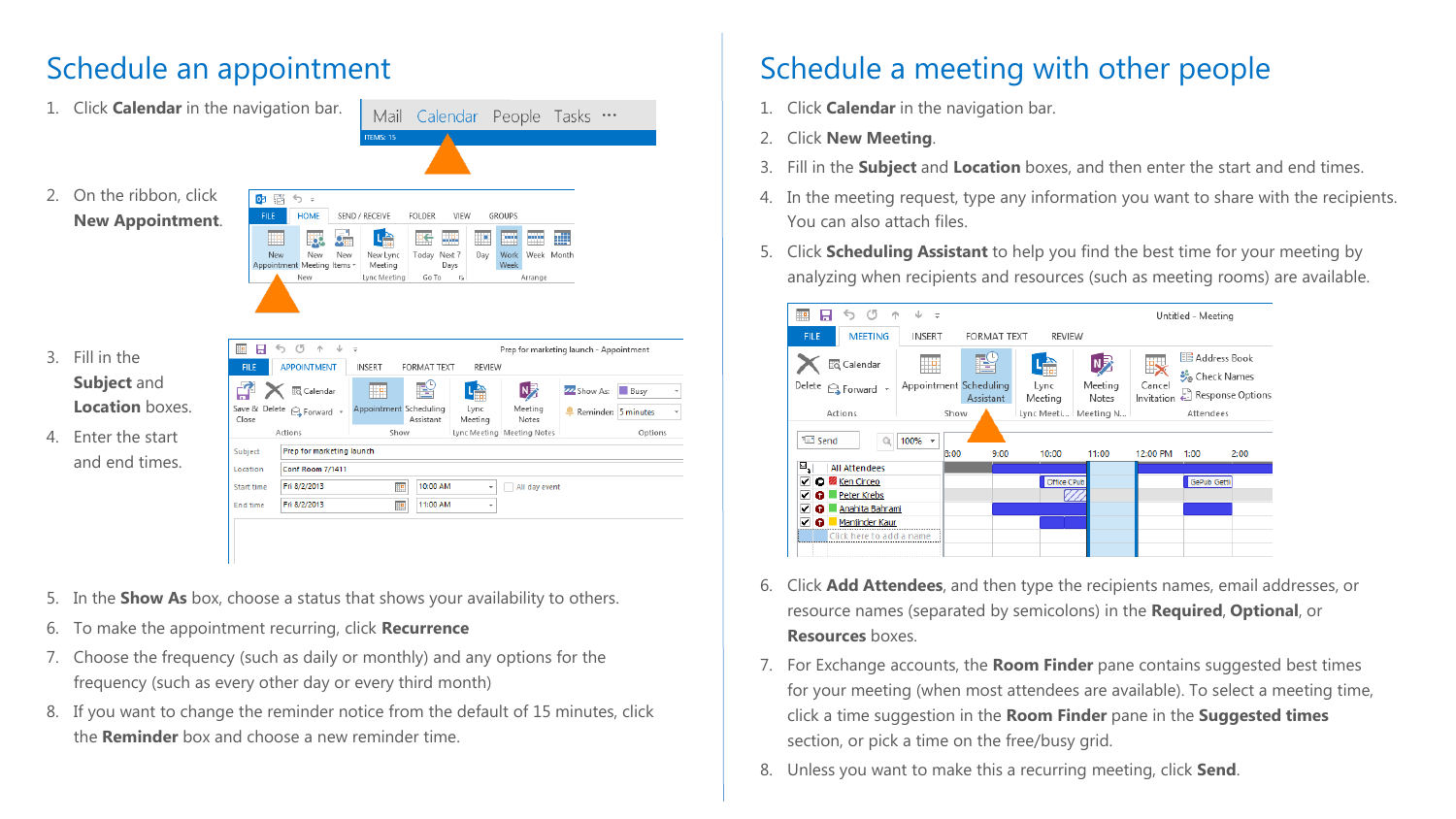### Change your calendar work days and the start of your week

- 1. Click **File** > **Options** >**Calendar**.
- 2. Under **Work time**, do one of the following:
	- To change your work hours, in the **Start time** and **End time** lists, click the start and end time of your work day.
	- To set your work week, check the boxes that are part of your work week. Clear the boxes that aren't part of your work week.
	- To set the first day of the week, click a day in the **First day of the week** list.
	- To set the first week of the year, click an entry in the **First week of the year** list.

### Change an appointment, meeting, or event

#### **To change an appointment or meeting**

- Open it in your calendar.
- 2. If it's part of a recurring series and you want to change just the one instance, in the **Open Recurring Item** dialog box, click **Just this one**, and then click **OK**.
- 3. If it's part of a recurring series and you want to change all instances, in the **Open Recurring Item** dialog box, click **The Entire Series**, and then click **OK**.
- 4. Make the changes you want, and click **Save & Close**. For a meeting, click **Send Update**.

### **To change an event**

- 1. Open it in your calendar, and then click **Event**.
- 2. Change **Show As** to **Busy**, **Working Elsewhere**, **Tentative**, or **Out of Office**.
- 3. Click **Save & Close**.

### Keep a calendar, your appointments, and meetings always in view

Move your mouse over **Calendar** in the navigation bar, and click the **Dock** button in the upper-right corner of the peek. The calendar, along with the current day's appointments and meetings, will appear in a pane at the right.

### Propose, accept, or decline a new meeting time

Instead of declining a request for a meeting you can't attend, you can propose a new meeting time. The meeting organizer can accept or decline the change.

#### **To propose a new time**

- 1. In the open meeting request, click **Meeting**.
- 2. In the **Respond** group, click **Propose New Time**.
- 3. Choose a time when all (or most) invitees are available.
- 4. Click **Propose Time**, and then click **Send**.

If you're the meeting organizer, proposed meeting time changes are sent to you. You decide whether to change the scheduled meeting time.

#### **To accept a proposed new meeting time**

- 1. Open the meeting request.
- 2. Click **Accept Proposal**.
- 3. Click **Send Update**.

### **To decline a proposed new time**

- 1. Open the meeting request.
- 2. Click **Meeting Response**.
- 3. In the **Respond** group, click **Reply**, type your message, and then click **Send**.
- 4. In the meeting request, on the **Meeting Response** tab, in the **Delete** group, click **Delete**.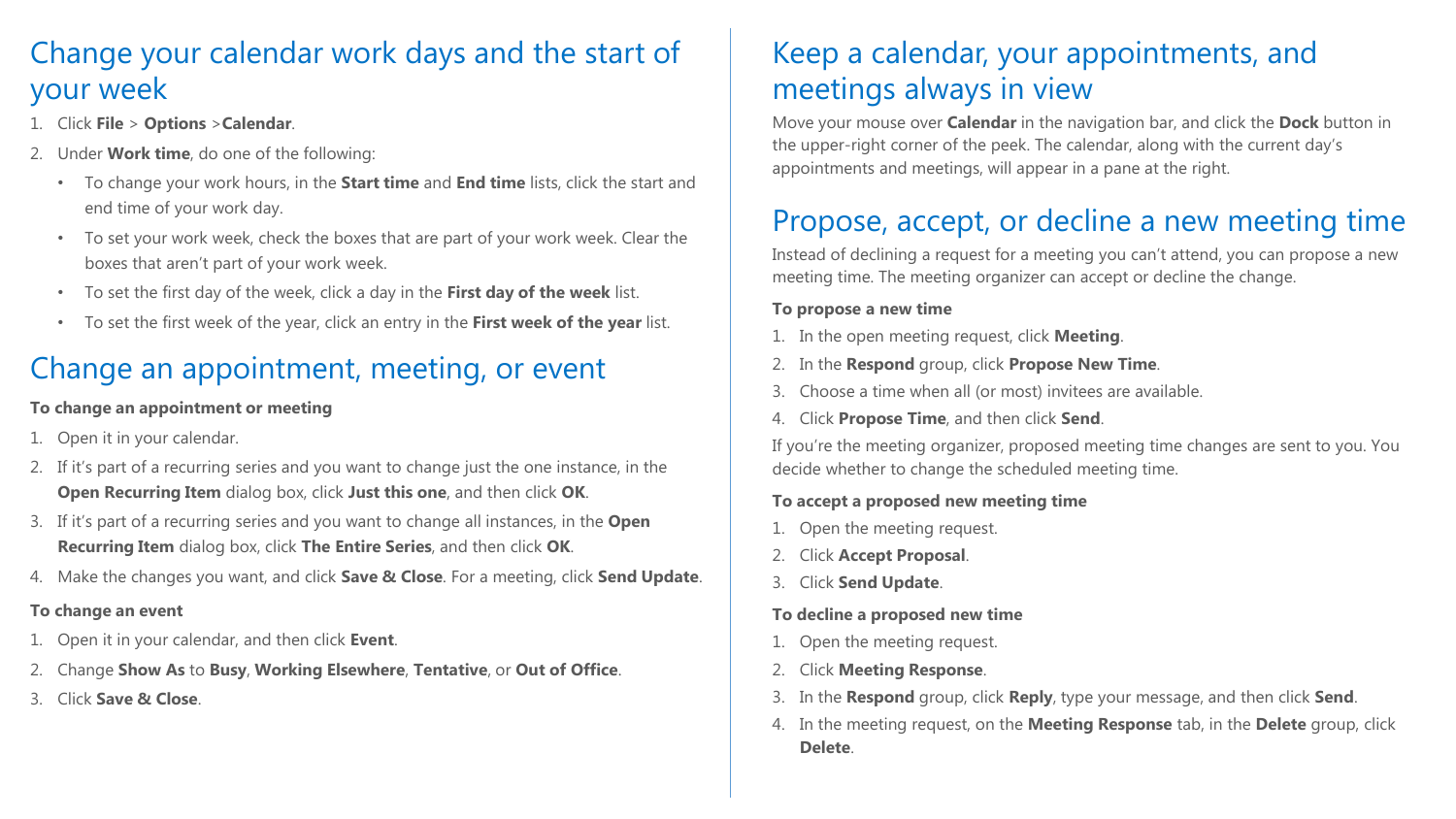### Share your calendar

#### **To share your calendar with people in your organization who use email with an Exchange server**

- 1. Click **Calendar** in the navigation bar, and then click **Home** > **Share Calendar**.
- 2. In the new email message that opens, add the people you want to share your calendar with in the To box.
- 3. Click **Send**, and then click **OK**.

The recipients get an email notification that you shared your calendar, and your calendar is added to their Shared Calendars list.

#### **To share your calendar with people outside your organization in an email message**

- 1. Click **Calendar** in the navigation bar, and then click **Home** > **E-mail Calendar**.
- 2. In the **Calendar** and **Date Range** boxes, pick the calendar and time period you want to share. For example, choose **Today** or **Next 7 days**.
- 3. Click **OK** to send.

The recipients can now see your calendar in the message and can open the attached iCalendar file in Outlook.

### **To share your calendar by publishing it online**

- 1. Click **Calendar** in the navigation bar, and then click **Home** > **Publish Online**.
- 2. Click **Configure This Published Calendar**. A new web browser page appears, titled **Calendar Publishing – Calendar**.
- 3. Choose the publishing details, the start and end times, and access restriction.
- 4. Click **Copy links to the Clipboard** to copy the links for subscribing to the calendar (through an account connected to an Exchange server) or for viewing the calendar in a web browser. Paste the links into a text editor, such as Notepad.
- 5. Click **Save** to complete the publish operation.
- 6. Email the links to the users you want, depending on whether they can subscribe to the calendar through their Exchange email account or just view it in the browser.

### Customize and navigate calendars

You can go directly to the current day or show the next 7 days.



- To see the current day, in the **Go To** group, click **Today**.
- To see the calendar for the next 7 days, in the **Go To** group, click **Next 7 Days**. You can arrange the calendar view to show a single day, the work week, the 7-day week, or the month.

#### • In the **Arrange** group, click **Day**, **Work Week**, **Week**, or **Month**.

The Schedule View displays the calendar in a vertical orientation. This view is helpful when multiple calendars are selected. Each calendar is stacked top to bottom.

To move between days, weeks, or months, click the left and right arrows next to the time range at the top of the calendar.